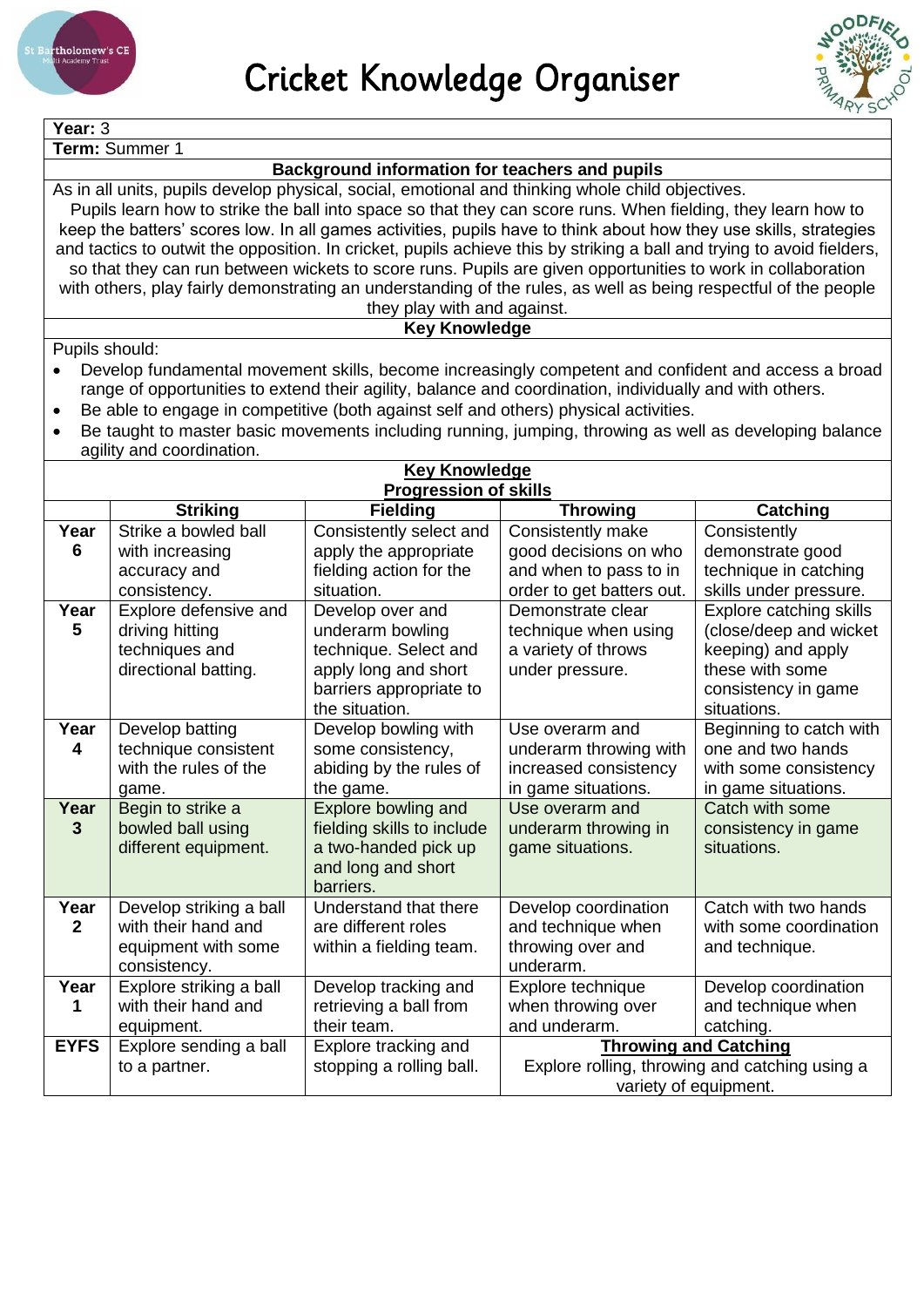|                                                                                                                                     |                      | <b>Whole child Skills</b>                                                                               |           |                  |                                                                                              |  |  |
|-------------------------------------------------------------------------------------------------------------------------------------|----------------------|---------------------------------------------------------------------------------------------------------|-----------|------------------|----------------------------------------------------------------------------------------------|--|--|
| <b>Physical</b>                                                                                                                     |                      | <b>Social</b>                                                                                           |           | <b>Emotional</b> | <b>Thinking</b>                                                                              |  |  |
| Underarm and overarm<br>$\bullet$                                                                                                   |                      | Collaboration and<br>$\bullet$                                                                          | $\bullet$ | Respect          | Observing and<br>$\bullet$                                                                   |  |  |
| throwing                                                                                                                            |                      | Communication                                                                                           | $\bullet$ | Perseverance     | providing feedback                                                                           |  |  |
| Catching<br>$\bullet$                                                                                                               |                      | Respect<br>$\bullet$                                                                                    |           | Honesty          | Applying strategies                                                                          |  |  |
| Over arm and underarm<br>$\bullet$                                                                                                  |                      |                                                                                                         |           |                  |                                                                                              |  |  |
| bowling                                                                                                                             |                      |                                                                                                         |           |                  |                                                                                              |  |  |
| <b>Batting</b><br>٠                                                                                                                 |                      |                                                                                                         |           |                  |                                                                                              |  |  |
|                                                                                                                                     |                      | <b>Links to other National Curriculum subjects</b>                                                      |           |                  |                                                                                              |  |  |
|                                                                                                                                     |                      |                                                                                                         |           |                  |                                                                                              |  |  |
| <b>English</b>                                                                                                                      |                      |                                                                                                         |           |                  |                                                                                              |  |  |
|                                                                                                                                     |                      | Learning of key vocabulary - Fielders, batters, striking, tracking, bowling                             |           |                  |                                                                                              |  |  |
| Understand and follow instructions                                                                                                  |                      |                                                                                                         |           |                  |                                                                                              |  |  |
| Understand rules and apply them to game situations                                                                                  |                      |                                                                                                         |           |                  |                                                                                              |  |  |
|                                                                                                                                     |                      | Communicating ideas and discussing what made them successful                                            |           |                  |                                                                                              |  |  |
| Spelling the word 'WICKET' in a scoring game                                                                                        |                      |                                                                                                         |           |                  |                                                                                              |  |  |
| <b>Maths</b>                                                                                                                        |                      |                                                                                                         |           |                  |                                                                                              |  |  |
|                                                                                                                                     |                      | Counting the number of objects thrown on each side of the court                                         |           |                  |                                                                                              |  |  |
| Keeping the score                                                                                                                   |                      |                                                                                                         |           |                  |                                                                                              |  |  |
| Degrees of release in throws and bowling                                                                                            |                      |                                                                                                         |           |                  |                                                                                              |  |  |
| Creating goals set distances apart                                                                                                  |                      |                                                                                                         |           |                  |                                                                                              |  |  |
| <b>Science</b>                                                                                                                      |                      | Exploring overarm throwing and discussing their findings relating to technique and accuracy             |           |                  |                                                                                              |  |  |
|                                                                                                                                     |                      | <b>Key Vocabulary</b>                                                                                   |           |                  |                                                                                              |  |  |
|                                                                                                                                     |                      | Prior vocabulary - runs, fielder, batter, send, received, teammate, bowler                              |           |                  |                                                                                              |  |  |
|                                                                                                                                     |                      | New vocabulary - strike, grip, rounder, backstop, bowl, post, wicket, batting, wicket keeper, fielding. |           |                  |                                                                                              |  |  |
|                                                                                                                                     |                      | <b>Teacher Glossary</b>                                                                                 |           |                  |                                                                                              |  |  |
| <b>Fielder</b>                                                                                                                      |                      | A player on the fielding team, especially one other than the bowler or backstop/ wicket                 |           |                  |                                                                                              |  |  |
|                                                                                                                                     | keeper.              |                                                                                                         |           |                  |                                                                                              |  |  |
| <b>Batter</b>                                                                                                                       |                      | A player on the batting team.                                                                           |           |                  |                                                                                              |  |  |
| <b>Runs</b>                                                                                                                         | The unit of scoring. |                                                                                                         |           |                  |                                                                                              |  |  |
| <b>Bowler</b>                                                                                                                       |                      | The player who starts the game by bowling to the batter.                                                |           |                  |                                                                                              |  |  |
| <b>Wicket keeper</b>                                                                                                                |                      | Stands behind the batter. Is part of the fielding team.                                                 |           |                  |                                                                                              |  |  |
| <b>Track</b>                                                                                                                        |                      |                                                                                                         |           |                  | When fielding, to track is when a player moves their body to get in line with a ball that is |  |  |
| <b>Stumped</b>                                                                                                                      |                      | coming towards them.                                                                                    |           |                  | The wicket keeper can stump the wicket off a bowled ball if the batter has moved beyond      |  |  |
|                                                                                                                                     | their crease.        |                                                                                                         |           |                  |                                                                                              |  |  |
| <b>Crease</b>                                                                                                                       |                      | The lines in front of the wickets that mark positions for the bowler and batter.                        |           |                  |                                                                                              |  |  |
| A player is out if:                                                                                                                 |                      |                                                                                                         |           |                  |                                                                                              |  |  |
|                                                                                                                                     |                      | <b>Bowled out:</b> The bowler bowls a ball that hits the wicket.                                        |           |                  |                                                                                              |  |  |
|                                                                                                                                     |                      |                                                                                                         |           |                  |                                                                                              |  |  |
| <b>Caught out:</b> The batter hits the ball and the ball is caught by the bowler or a fielder<br>before it hits the ground.         |                      |                                                                                                         |           |                  |                                                                                              |  |  |
| <b>Run out:</b> The batters, when going for a run, fall short of the crease and the stumps are                                      |                      |                                                                                                         |           |                  |                                                                                              |  |  |
| hit by the fielding team.                                                                                                           |                      |                                                                                                         |           |                  |                                                                                              |  |  |
| Stumped out: The wicket keeper can stump the wicket off a bowled ball if the batter                                                 |                      |                                                                                                         |           |                  |                                                                                              |  |  |
| has moved beyond their crease.                                                                                                      |                      |                                                                                                         |           |                  |                                                                                              |  |  |
| Hit wicket: The batter hits their own wicket.                                                                                       |                      |                                                                                                         |           |                  |                                                                                              |  |  |
| <b>LBW</b> : The ball hits the batter's Leg Before the Wicket when the ball is travelling towards                                   |                      |                                                                                                         |           |                  |                                                                                              |  |  |
| the wicket.                                                                                                                         |                      |                                                                                                         |           |                  |                                                                                              |  |  |
| <b>Health and safety</b>                                                                                                            |                      |                                                                                                         |           |                  |                                                                                              |  |  |
| Ensure pupils always have a safe distance between themselves and a batter. Ensure safe use and handling of the bat at all<br>times. |                      |                                                                                                         |           |                  |                                                                                              |  |  |
| <b>Remind children to:</b>                                                                                                          |                      |                                                                                                         |           |                  |                                                                                              |  |  |
| Remove any jewellery before the lesson.<br>$\bullet$                                                                                |                      |                                                                                                         |           |                  |                                                                                              |  |  |
| Tie long hair back.<br>$\bullet$                                                                                                    |                      |                                                                                                         |           |                  |                                                                                              |  |  |
| Wear suitable clothing for PE to school.<br>٠                                                                                       |                      |                                                                                                         |           |                  |                                                                                              |  |  |